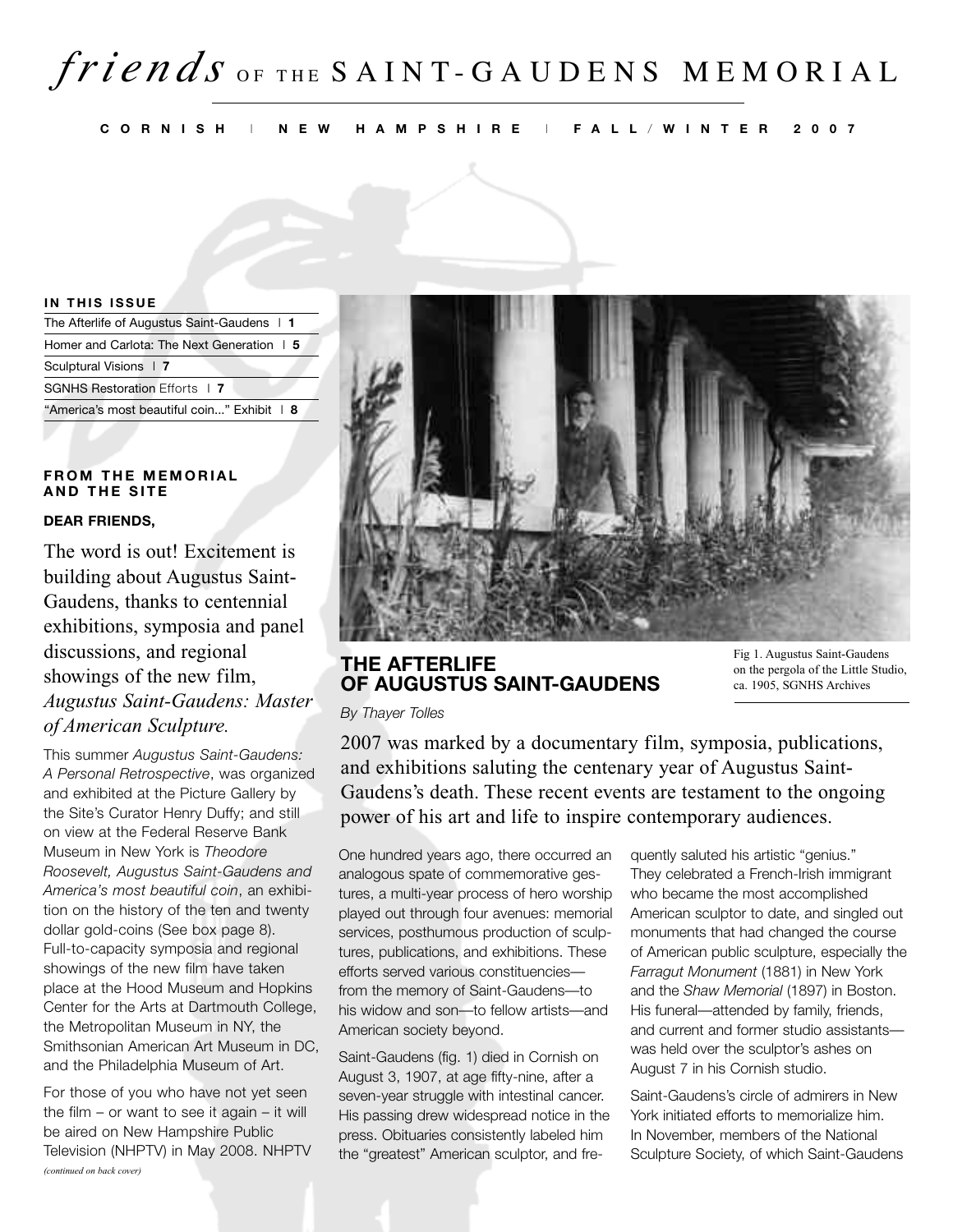

Fig. 2. Augustus Saint-Gaudens, *Phillips Brooks Monument*, 1896-1907, bronze, Copley Square, Boston.

had been a founding member in 1893, held a memorial meeting accompanied by an exhibition of photographs of his work. The National Academy of Design, where he became an academician in 1889, soon followed suit issuing a resolution lamenting the quelling of "the noise of the mallet and the chisel." A memorial service was held at Mendelssohn Hall on February 29, 1908. The hall was filled to capacity with the stage decorated by a full-size plaster version of *Amor Caritas* (1880-98). Among the addresses was an oration by New York City mayor George McClellan. He celebrated Saint-Gaudens not only as a great sculptor in a distinguished artistic continuum, but moreover as a great American "who left the world a little better than he found it."

Another facet of promoting Saint-Gaudens's legacy involved the completion of unfinished monumental commissions. This posthumous campaign was a calculated business decision on Augusta Saint-Gaudens's part as she was dependent on the unpaid portions of these commissions to settle her husband's business debts. Saint-Gaudens's assistants Frances



Fig. 3. Augustus Saint-Gaudens, *Standing Lincoln*, 1910, bronze, Saint-Gaudens National Historic Site.

Grimes, Henry Hering, and Elsie Ward remained at work in the Cornish studio. Of the eight incomplete commissions, some were simply awaiting installation and dedication. For instance, a statue of Irish statesman Charles Stewart Parnell (1903-7) had been cast in bronze just six weeks before Saint-Gaudens's death and shipped overseas to his hometown of Dublin, Ireland. It was unveiled in 1911 with a granite base and obelisk designed by Henry Bacon. Like other late monuments, it had been initiated conceptually by Saint-Gaudens, but was completed by his assistants under his direction when he became too ill to work. Other sculptures were in the final stages of modeling, for instance, the *Phillips Brooks Monument* (fig. 2) for Copley Square in Boston depicts the long-time rector of Trinity Church attended by the figure of Christ. Set within a canopy designed by Stanford White, this monument was unveiled in 1910.

## **"Saint-Gaudens was not only a great sculptor... but a great American "who left the world a little better than he found it."**

George McClellan MAYOR, NYC, 1908

Augusta Saint-Gaudens also carried out a carefully-planned program to cast small bronzes. The terms of Saint-Gaudens's will allowed her to reproduce any of his copyrighted works. As a result, authorized estate production of his sculpture continued almost until her death in 1926. Having managed this aspect of Saint-Gaudens's business before his death, she shrewdly selected the most saleable models—some twenty-five of them, opting for the familiar reliefs and reductions after public sculptures. She continued to cast bronzes that Saint-Gaudens began distributing commercially in the 1890s: for instance, reductions of *The Puritan* (from 1898 on) and *Amor Caritas* (from 1899 on). But some of his small sculptures that are best-known today were never cast in bronze during his lifetime. With technical input from long-time assistant Gaëtan Ardisson, Augusta Saint-Gaudens produced new models, including in 1910 the *Standing Lincoln* statuette (fig. 3), based on the monument (1887) in Chicago, and by 1912, the Victory statuette (fig. 4) from the gilded equestrian *Sherman Monument*. New casts were purchased by individual clients directly from the Cornish studio or were marketed through East Coast showrooms such as Tiffany & Co. and Gorham. Augusta Saint-Gaudens also had great success in selling posthumous Saint-Gaudens bronzes to museums, including the Carnegie Museum of Art, the Metropolitan Museum of Art, and the Brooklyn Museum.

While Augusta Saint-Gaudens led efforts to cast bronze replicas, her son Homer kept watch over the relentless flow of publications that burnished the sculptor's reputa-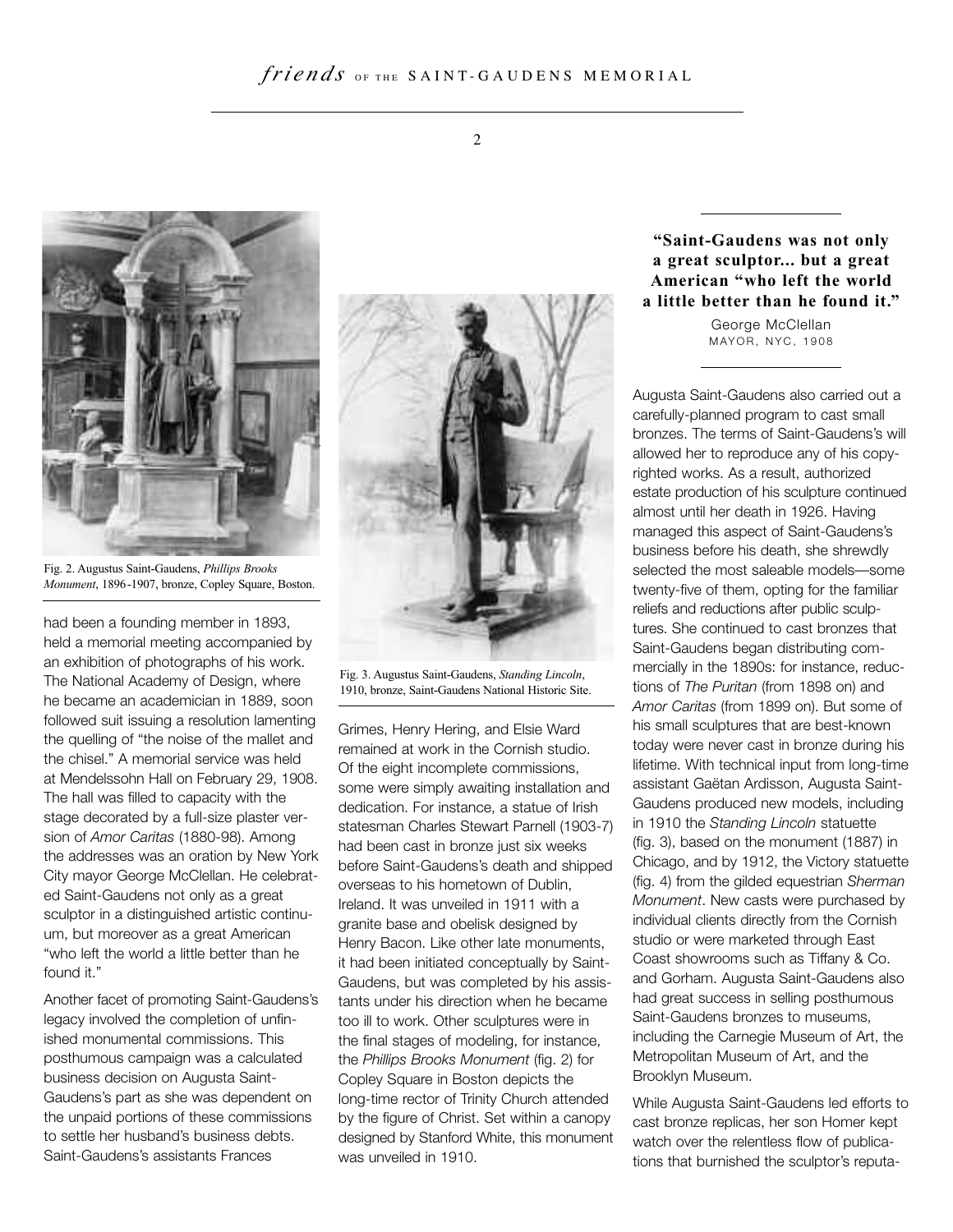

Fig. 4. Augustus Saint-Gaudens, *Victory*, 1912, bronze, Saint-Gaudens National Historic Site.

tion. By the end of 1907, there appeared no fewer than fifteen lengthy articles on Saint-Gaudens, and the pattern continued in 1908 and 1909. Their overall tone was reverential, with several subtitled "America's Greatest Sculptor." Some were penned by Saint-Gaudens loyalists and professional arts writers who had written in praise of the sculptor during his career. There were also tributes by luminaries like the English stage actress Ellen Terry and former President Theodore Roosevelt who offered appreciations through the lens of friendship.

This trail of articles was accompanied by two monographs. In November 1907, Royal Cortissoz, the art critic for the *New York Herald Tribune*, issued an illustrated volume. He saluted Saint-Gaudens's ability to embrace the classical tradition, while breathing a new vitality into American sculpture. Remarkably this publication was assembled in the three months after Saint-Gaudens's death. While Cortissoz drew his inspiration from long familiarity with the artist and his work, the other author, English critic Charles Lewis Hind, never

3



Fig. 5. Photograph of "Memorial Exhibition of the Works of Augustus Saint-Gaudens," at The Metropolitan Museum of Art, March-May 1908.

even met Saint-Gaudens. His book, gleaned from observations during five months in America in 1908, was a sugarcoated appreciation approved by the Saint-Gaudens family. It included many photographs by Saint-Gaudens's only authorized photographer DeWitt Ward.

Homer Saint-Gaudens's personal homage to his father was the 1913 publication of the two-volume *Reminiscences of Augustus Saint-Gaudens.* In 1906, at his family's urging, Saint-Gaudens had dictated his autobiography, which he privately called the "Reminiscences of an Idiot." After his death, Homer began an ambitious project of incorporating excerpts from these Reminiscences with passages from letters solicited from the sculptor's friends. With the help of his friend Witter Bynner, Homer also wove in his own narrative about his father's career, portraying Saint-Gaudens in the best possible light.

Homer took credit as editor and amplifier of the *Reminiscences*; the result, while wholly reverential, is a valuable and insightful resource.

The most ambitious plans to publicly commemorate Saint-Gaudens were led by Daniel Chester French, the other leading American sculptor of the day. French organized a retrospective exhibition at the Metropolitan Museum of Art (fig. 5), where since 1903 he had served as a trustee. It opened on March 2, 1908, the most ambitious display of any American sculptor's work held to date. In a brief few months, French and others on the Saint-Gaudens Memorial Committee assembled an impressive 154 objects and published an accompanying catalogue on a budget of approximately \$10,000. This committee was a who's who of turn-of-the-century American cultural life: sculptors John Quincy Adams Ward and Herbert Adams;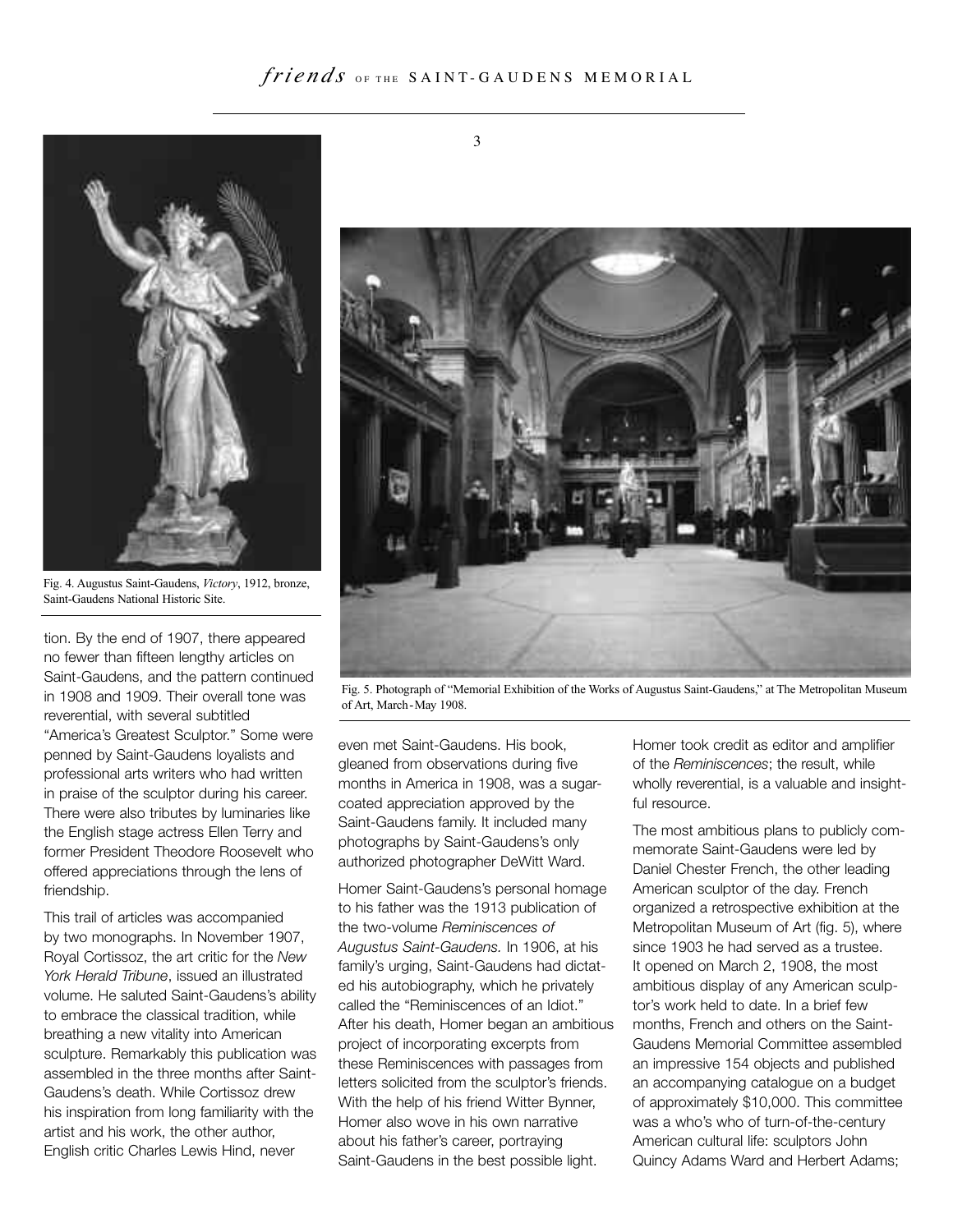

Fig. 6. Augustus Saint-Gaudens, *Seated Lincoln*, 1897-1906, installed in the Hall of Sculpture of the Metropolitan Museum of Art, 1908. Photograph by De Witt Ward, 1908.

painters John LaFarge and Frank Millet; architects Charles McKim and Cass Gilbert; and ex-officio representatives of the Metropolitan including its president J. P. Morgan.

The memorial committee included as many examples of Saint-Gaudens's sculptures as possible, covering the span of his career, and in all scale and media, from cameos and coins to full-size monuments. Augusta Saint-Gaudens was the main lender to the exhibition, providing more than sixty bronzes, marbles, and plasters, as well as several electrotypes and gold coins. The Saint-Gaudens Memorial Committee received permission from Augusta Saint-Gaudens to exhibit plaster copies after his best-known monuments. Copies taken from the original bronzes included the *Farragut Monument*; the *Standing Lincoln*; and the *Adams Memorial* (1891) in Washington, D.C. The most challenging of the existing plaster casts to secure was that of the *Sherman Monument*. When Saint-Gaudens had returned from Paris in 1900, he left a plaster replica there which was shipped overseas in ten crates and erected in the museum's Great Hall. Only one of Saint-Gaudens's monumental bronzes—the *Seated Lincoln* (fig. 6)—was

displayed, having recently been cast in New York. Its inclusion was a first of sorts as the artist had never allowed his monuments to be publicly exhibited in the United States before they were dedicated. However, the site in Chicago for the *Seated Lincoln* had not yet been agreed upon—indeed the sculpture would not be unveiled until 1926.

Smaller loans were relatively easy to obtain as most owners were eager to lend. A number of Saint-Gaudens's bas-relief portraits had been presented to friends as affectionate gifts in the late 1870s and 1880s. For instance, Mrs. Stanford White lent her marble wedding portrait (fig. 7) in a Renaissance Revival frame designed by her late husband. Also included were the original plaster models of the new ten-and twenty-dollar gold coins, lent by special exception by the United States Mint in Philadelphia.

The Saint-Gaudens exhibition was a runaway success. The first edition of the catalogue ran out within two weeks of the opening and went into a second printing. Visitation soared: an unprecedented 11,000 people came one Sunday. The closing date was twice extended, finally ending on May 31, 1908. A modified version of the exhibition was opened at the Corcoran Gallery of Art, Washington, D.C., in December 1908, under the auspices of the American Institute of Architects. The show then traveled on to additional venues through March 1910: the Carnegie Museum of Art in Pittsburgh; the Art Institute of Chicago; and the John Herron Art Institute (which is now the Indianapolis Museum of Art). Augusta Saint-Gaudens also promoted Saint-Gaudens across the sea, in 1909 sending some twenty sculptures to London and, in 1911, another large group to the Roman Art Exposition.



Fig. 7. Augustus Saint-Gaudens, *Mrs. Stanford White (Bessie Springs Smith)*, 1884; this carving, 1888, marble, The Metropolitan Museum of Art, New York, Gift of the Erving Wolf Foundation, 1976.

And in 1915 she cooperated with an exhibition of 46 sculptures at the Detroit Institute of Art, the last in this series of early retrospectives.

This posthumous lionization did ample justice to Saint-Gaudens's memory and to the staying power of his artistic achievements, especially his best-known monuments. In the most general sense, it reflected a desire on the part of traditionalist critics to promote an American success story at a time when the Gilded Age was being ushered out by enormous societal and industrial transformation. On another level, it also signaled a moment of huge transition for American artists. Saint-Gaudens had been their sculptor touchstone, their inspiration and mentor. In the end, however, it must be concluded that these celebrations of Saint-Gaudens's artistic talents were largely because his friends and family were compelled to promote the legacy of the man and his art in very public ways.

*Thayer Tolles is Associate Curator in the American Paintings and Sculpture department at The Metropolitan Museum of Art.*

4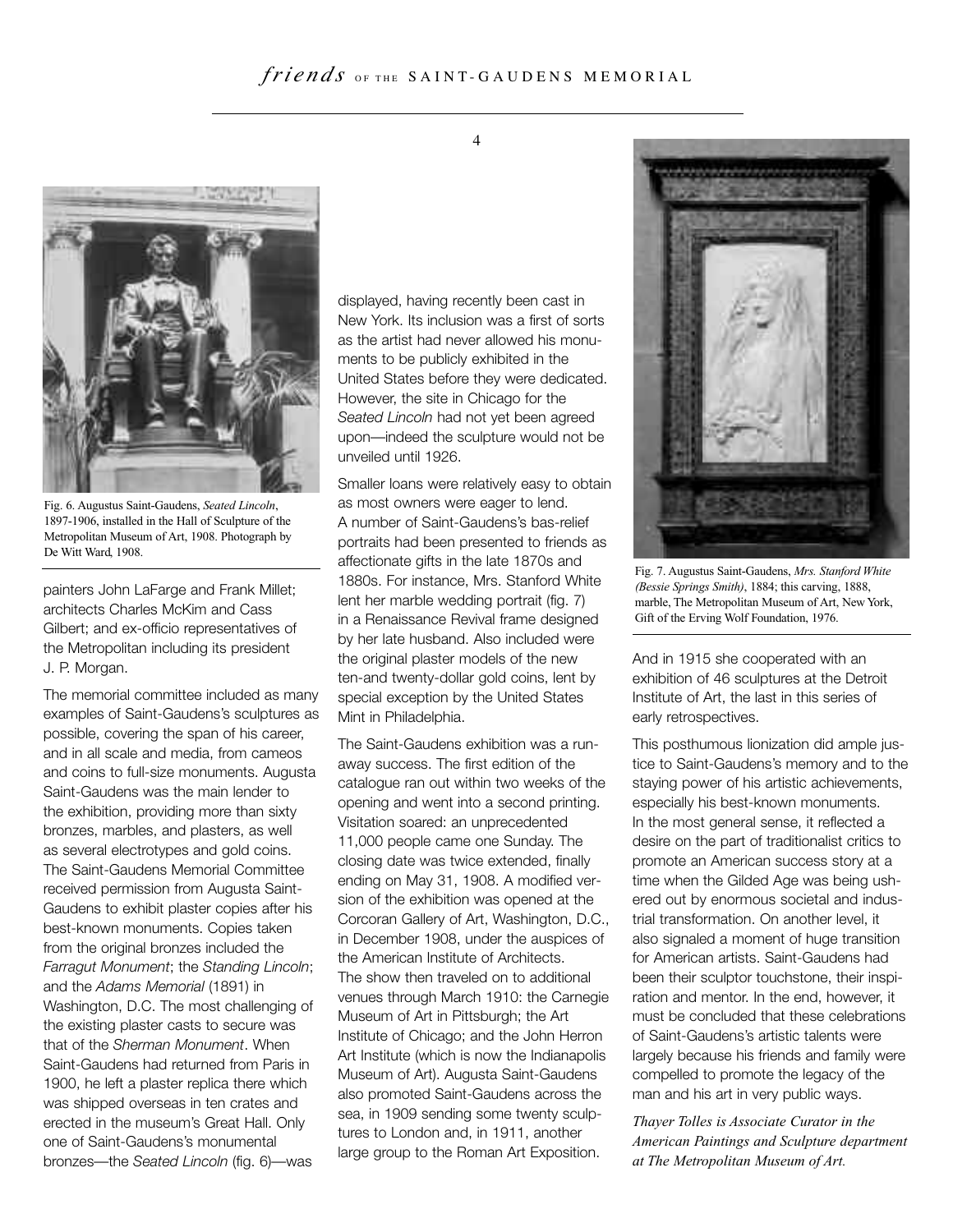

Augusta and Homer Saint-Gaudens, 188?

#### **HOMER AND CARLOTA SAINT-GAUDENS: THE NEXT GENERATION**

*By Henry J. Duffy, Curator*

As we consider Saint-Gaudens' legacy and look at the period just after his death 100 years ago, it seems appropriate to look as well at the artistic legacy of his son Homer, and Homer's wife Carlota Dolley Saint-Gaudens.

Although not an artist himself, Homer was a writer and museum administrator. His wife Carlota was a painter. Together, they represented a transition in art from the classically-trained work of Augustus Saint-Gaudens to the very different expression of the post World War period.



## **Homer Saint-Gaudens (1880-1958)**

Homer Saint-Gaudens grew up in a household that was alive with the process and discus-

sion of art. He later recalled conversations between his father and various artists, and the effect it had on his own development into adulthood to

have had the privilege of such close contact with the leading artists of the day. Although he tried some lessons in art as a young man, it was clear that Homer's talent lay not in making art, but in writing about it. As an author and critic he played a role in

keeping his father's legacy alive and in creating a transition to the new world of art that followed. While director of the museum of the Carnegie Institute in Pittsburgh, Homer played a role in bridging the gap from the classically trained artists of his father's generation, to the modern artists of the twentieth century.

From childhood Homer

had a strong personality. His father called him "the Little Prince", because he was definite in his wants. He was very much his mother's child, spending much time with her, and traveling with her frequently. Homer was educated in Paris, New York and Cornish. It was a privileged upbringing, leading to his education at Harvard in 1899. He was active socially, but not academically, a subject that worried his mother in the waning years of her husband's life.

During World War I Homer became ? a lieutenant colonel in the 40th Engineers, Camouflage Corps? during World War I, Homer worked with artist Abbott Thayer to develop various colors and patterns to hide soldiers and their weapons. For this groundbreaking work Homer earned extensive honors in Europe and the Bronze Star ? in America.

**Homer, an author and critic played a key role in keeping his father's legacy alive and in creating a transition to the new world of art that followed.**



Homer in the 40th Engineers, Camouflage corps during WWI.

After the War Homer tried his hand at theatrical production. He served as assistant stage manager for Maude Adams (1872-1953) a prominent stage actress who was best known for her role as Peter Pan. His work in the military brought him to public attention, but as a writer he became well-known.

One of the major accomplishments of Homer's writing career was the publication of his father's memoirs as *The Reminiscences of Augustus Saint-Gaudens* (Century: New York, 1913). Augustus Saint-Gaudens had been persuaded to dictate his memoirs while he was recuperating from surgery in Boston in 1907. He took a humerous approach to the writing titling his book *Tales of an Idiot*. Homer filled in the gaps to make a complete biography, drawing on

5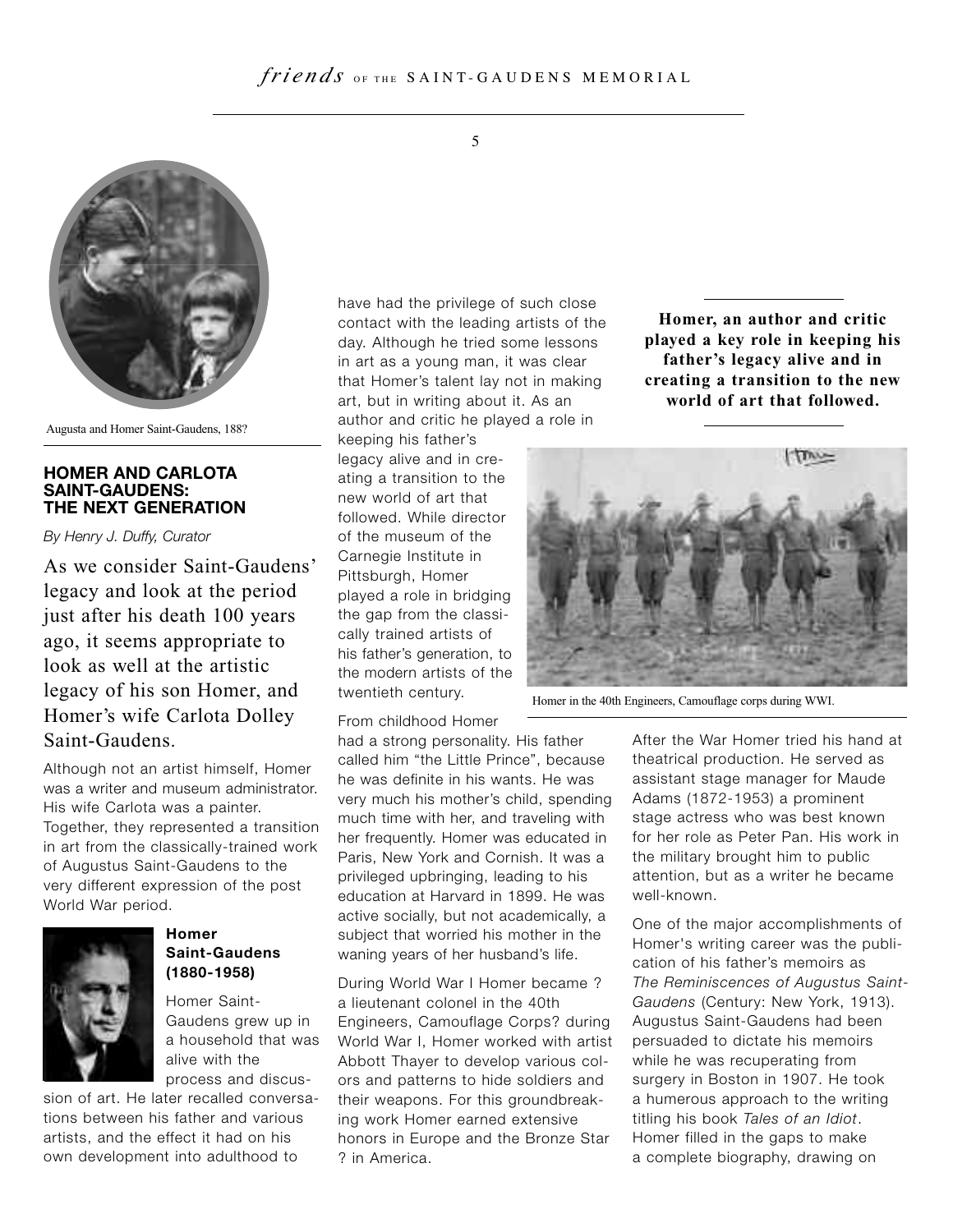#### 6

information sent to him by friends and associates of Augustus. He also sanitized his father's writing, making the tone of it more formal and less "tongue-in-cheek". The publication of the biography is still important as a source for scholars today.

Homer's career moved in a different direction in 1922, when he was named assistant director of the Carnegie Institute Gallery of Art in Pittsburgh. The following year he became Director, a post he held until 1950. Homer created an important role for himself and his museum by organizing annual exhibitions of contemporary art. Although he personally remained committed to the classical approach to art practiced by his father, (publishing the book *The American Artist and His Times* in 1943), Homer realized that the institution would make a name for itself by specializing in the art of current times. He made annual visits to Europe to scout and bring back the latest talents – Henri Matisse for instance – whom he would not have agreed with artistically, but whom he recognized as important to the world of art. By doing so he made the Carnegie preeminent in the artistic life of America.

When Augusta Homer Saint-Gaudens founded the Saint-Gaudens Memorial, Homer was at her side. He remained an active partner with her in the creation of the Memorial as a means of keeping his father's presence alive in the world of art.

When his first wife Carlota died in 1927, Homer remarried two years later to Mary McBride. When he left the Carnegie in 1950 they moved to Florida, where he spent time sailing on his yacht, often to the Bahamas. Homer Saint-Gaudens died on December 8, 1958.

Both mother and son carried the artistic legacy of Augustus Saint-Gaudens into the twentieth century and beyond. Their dedication to preserving the house and studio eventually led to the creation of the Saint-Gaudens National Historic Site in 1964. They would certainly be pleased that both the Memorial and Historic Site continue to play active parts in the cultural life of the region and the country.



#### **Carlota Dolley Saint-Gaudens (1884-1927)**

Carlota Dolley Saint-Gaudens was born into a prominent family in Rochester, New York. The family played an important role in the sciences. Her ancestor Sarah R.A. Dolley was the second accredited woman physician in the United States, and her brother Gilman (1880 -1916) was an army doctor.

Carlota broke the mold with a strong early interest in art. She studied painting at the Pennsylvania Academy of the Fine Arts

and at the Art Student's League in New York. She had an ambition to be a fresco painter, a difficult and labor-intensive technique that had been popular in the Renaissance. She executed a few frescos at the Choate-Rosemary Hall School in Wallingford, CT. ( "St. George and the Dragon" and "The Parthenon")

Her family spent summers in New Hampshire. At a house party given by Barry Faulkner she was introduced to Homer Saint-Gaudens. The two were married in 1905, around the time of the "Masque of Ours" (the play given by the Cornish Colony in honor of Augustus Saint-Gaudens). Mrs. Saint-Gaudens presented the young couple with a substantial farmhouse just up the road from "Aspet". The property would later be named "Barberry House" by the poet Witter Bynner, a college roommate of Homer who boarded at the house for several years.

**Among the subjects of Carlota's minature portraits were President Theodore Rosevelt, Augustus Saint-Gaudens the poet Witter Bryner and the author Percy MacKaye.**

Augustus Saint-Gaudens urged Carlota to take up a more marketable technique of art than frescos. It was the Cornish Colony artist Lucia Fuller who introduced Carlota to miniature painting. Carlota discovered that she had a real aptitude for this specialized work?. She became a member of the American Society of Miniature Painters, and exhibited regularly with them from 1908 -1923, and of the Pennsylvania Academy of the Fine Arts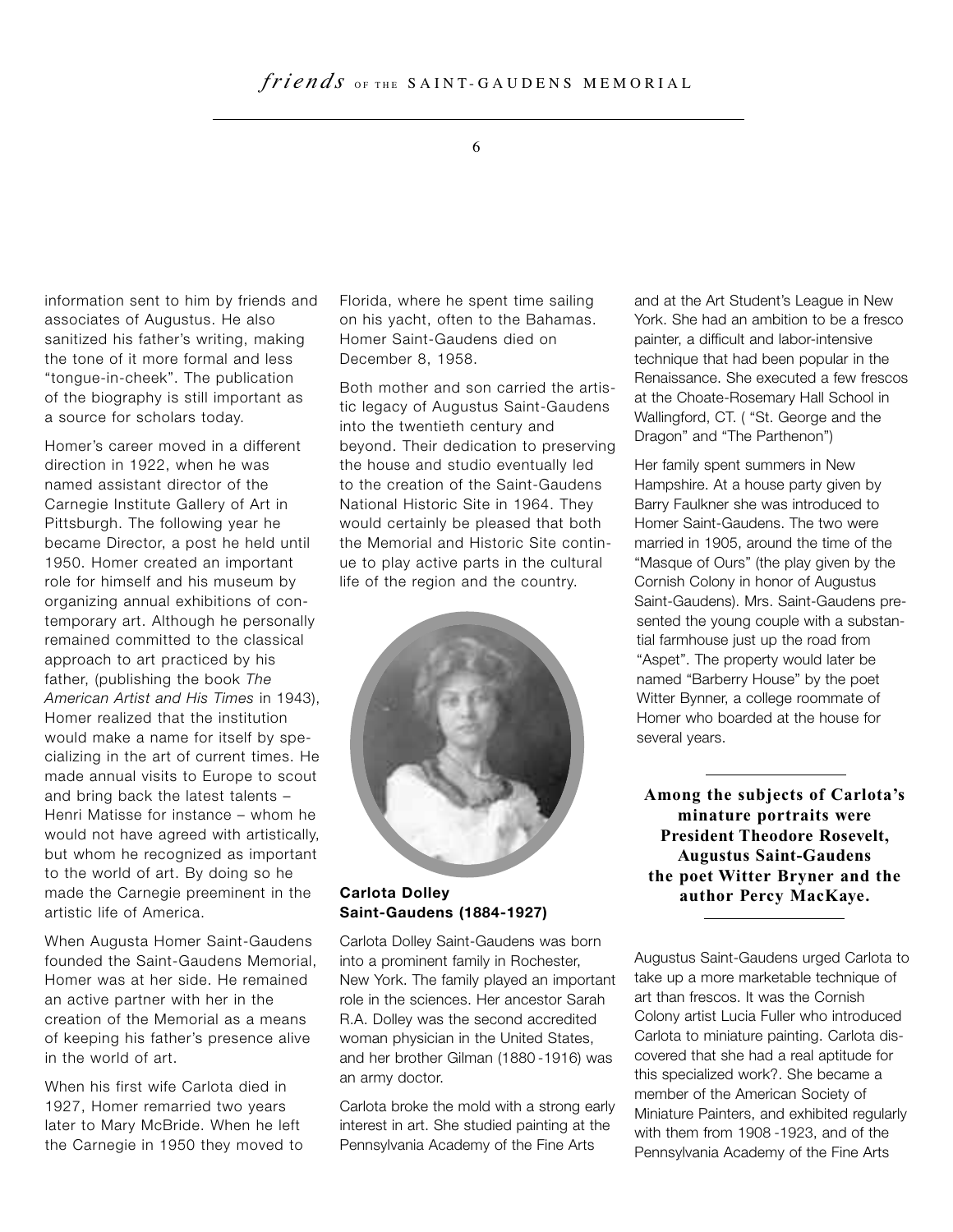



Lewis Johnsonby Carlotta Saint-Gaudens, 188?

included "Cornish Artists" at Dartmouth College in 1916, the Brooklyn Society of Miniature Painters (1920, 1921) and a one-person show at Fearargil Galleries in New York City in 1925. Among the subjects of her portraits were President Theodore Roosevelt, the poet Witter Bynner, Augustus Saint-Gaudens, the author Percy MacKaye, and her husband and herself.

In personality Carlota seems to have shown a naïve, almost delicate charm in her youth. Her buoyant enthusiasm was tempered by life as she aged, and she suffered the loss of her young son Harold who died in childhood. She and Homer had two other children, Augustus II and Carlota. Carlota (later Mrs. John E. Dodge) studied art and became an illustrator and writer of children's books.

Carlota Dolley Saint-Gaudens died in Pittsburgh in 1927, soon after her husband Homer became director of the museum of the Carnegie Institute.

Both Homer and Carlota remained loyal to their traditional training in art, while exploring the new world of creativity that was opening around them. As an administrator Homer realized the benefit of sup-

#### **THE FRIENDS AND MEMORIAL SUPPORTING THE PARK!**

#### **SCULPTURAL VISIONS**

# On September 29, over 350 visitors to the site enjoyed the second annual Sculptural Visions.

Two sculptures were cast to bronze at a portable foundry, using the "lost-wax" casting method. Eight artists provided demonstrations of sculpting techniques using clay, wood, metal, and stone, and visitors also saw painters, gilding demonstrations, and enjoyed a handson sculpture activity tent. Sculptural Visions 2007 was cosponsored and made possible with generous financial support from the Friends.



Bronze casting demonstration by Glen Campbell.

porting contemporary art, and his wife was beginning to explore some of the new directions in art as well.

*Henry Duffy is Curator of the Saint-Gaudens National Historic Site*

#### **SGNHS CONSERVATION EFFORTS**

# Over twenty-one museum objects benefited from conservation treatment this past year.

These restorations were paid for with a generous \$7,000 grant from the Memorial which leveraged a matching \$14,000 grant from the New Hampshire State Council on the Arts. Seen here are "before and after" treatment images of one of these works, Charles A. Dana (head only) plaster cast, 17 1/2 inches, SGNHS #987.